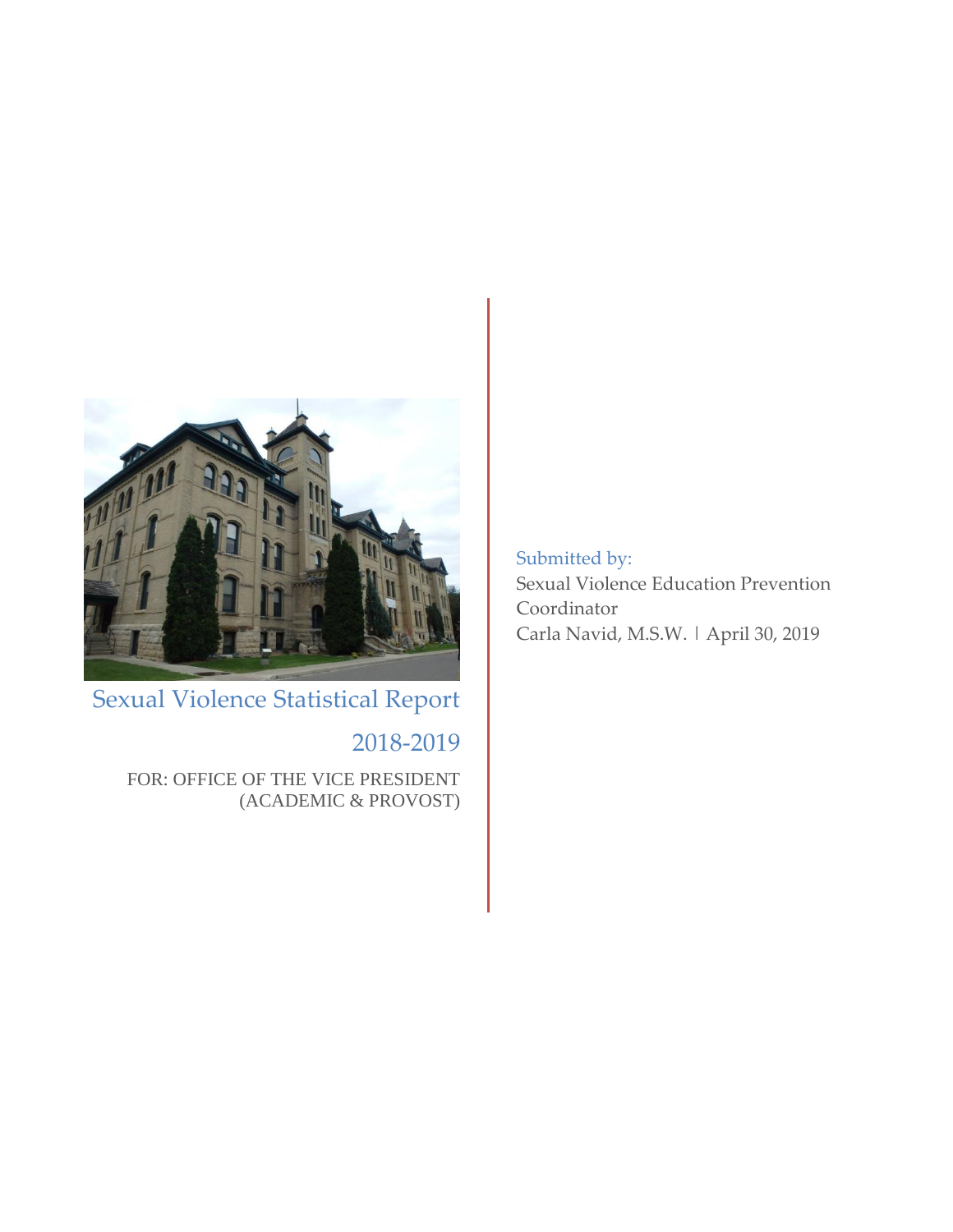### Executive Summary for May 1, 2018-April 30, 2019 Introduction/Context

Brandon University found itself in the third year under the stand-alone sexual violence policy. The 2018-2019 saw the continuation to improve our response to sexual violence on campus. Highlights from this year included the Sexual Violence Education Prevention Coordinator (SVEPC) opportunities to participate in a national sexual violence task force for sexual violence for post secondary institutions and two provincial committees.

In April of 2019, a national task force was formed by the Trudeau government's Minister for Women and Equality, Maryam Monsef. Sexual Violence Coordinators from across Canada met online to discuss best practices and challenges of designing and delivering sexual violence services to campuses. This information was gathered and compiled into a document for the newly developed federal Task Force for Gender Violence on Post Secondary Institutions. One of the main objectives of this information will provide guidelines for universities to implement to provide survivors consistent services across Canada at higher learning institutions. Release of the guidelines is scheduled for 2020.

On a provincial level, the SVEPC office signed up to participate in a pilot project to test a provincial–wide online reporting program for survivors of sexual violence. It will be the first of it's kind in Canada. This will involve a link that will be located on BU's Sexual Violence Resources and Support page, and will provide individuals coming forward with the ability to input their sexual assault information and have control over who they wish to report to or save the information to access in the future. Survivors will have the capability to report to the university, law enforcement, SVEPC, or store the information within the system, to be used down the road, if they so choose. Local partners also included in the pilot project are Brandon Police Service, RCMP, The Women's Resource Centre and Assiniboine Community College. Meetings occurred this year and the tentative launch is expected for January 2020.

This year, Sexual Violence Education Prevention Coordinators held their first meetings of Western Canada Continuity of Practice, held in Calgary, Alberta in September 2018 and Victoria, British Columbia in April 2019. The rationale for the creation of this forum was roles such as Sexual Violence Response and/or Awareness Coordinators are new to campuses across Canada and we are working from new policies and recently implemented processes. As we continue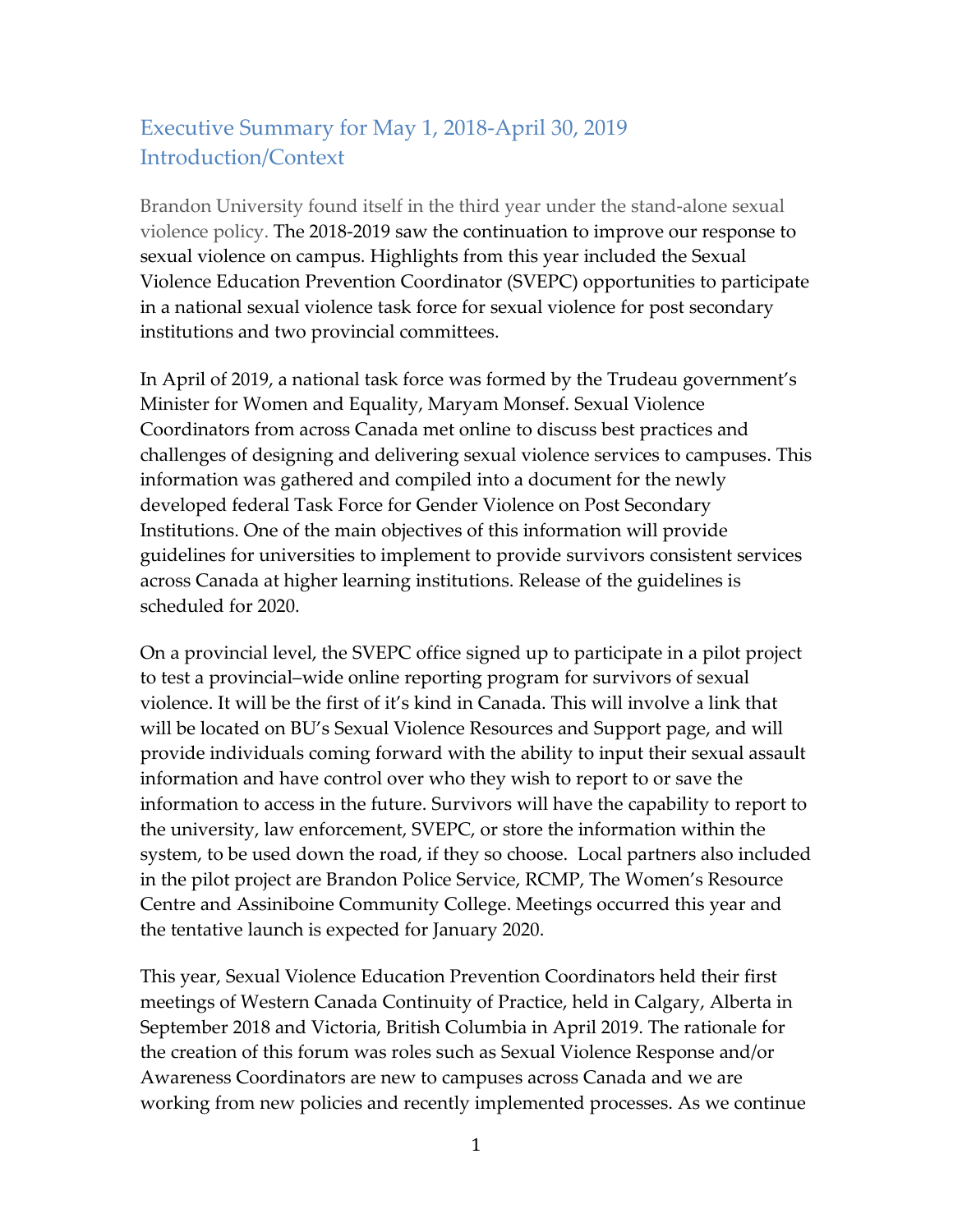to develop and operationalize our practices, policies and procedures, it can be helpful to know what other institutions are doing, what has been successful, and what are some promising approaches to this work. A community of practice is an opportunity to share our knowledge and build our skills, as well as support each other along the way. Our motivation for the group is we believe we can further our missions by cultivating a learning and supportive community with our shared passion and expertise in the area of sexual violence response and prevention. I have found these conferences to be invaluable to my work on campus. Agenda items include data collection, insight into the roles, reporting processes, procedural challenges and anonymous disclosures.

Finally, new sexual violence brochures and resources developed and made available to our campus which include:

- General Sexual Violence Resource Brochure
- Sexual Violence Resources Handout
- Visitors Guide to BU's Sexual Violence Policy
- Self care for Trauma Survivors (developed by Candice Waddell, in partnership with Student Services, Personnel Counsellors and SVEPC)
- How to Respond to Disclosures

# 1. Accomplishments in Direct Services

- **13 individuals** from the Brandon University community accessed Sexual Violence Education Prevention Coordinator (SVEPC) in person for services between May 1 2018 and April 30, 2019.
	- Of the total **13**, **5 individuals** came for services for themselves, and **2 individuals** came for information about how to help a friend/family member/partner/colleague/student.
	- **4 individuals** came to SVEPC because they had personally experienced an incident of sexualized violence including cyber stalking, stalking, revenge porn, stealthing, sexual assault, and sexual harassment.
	- **5 individuals received on-going case management services.**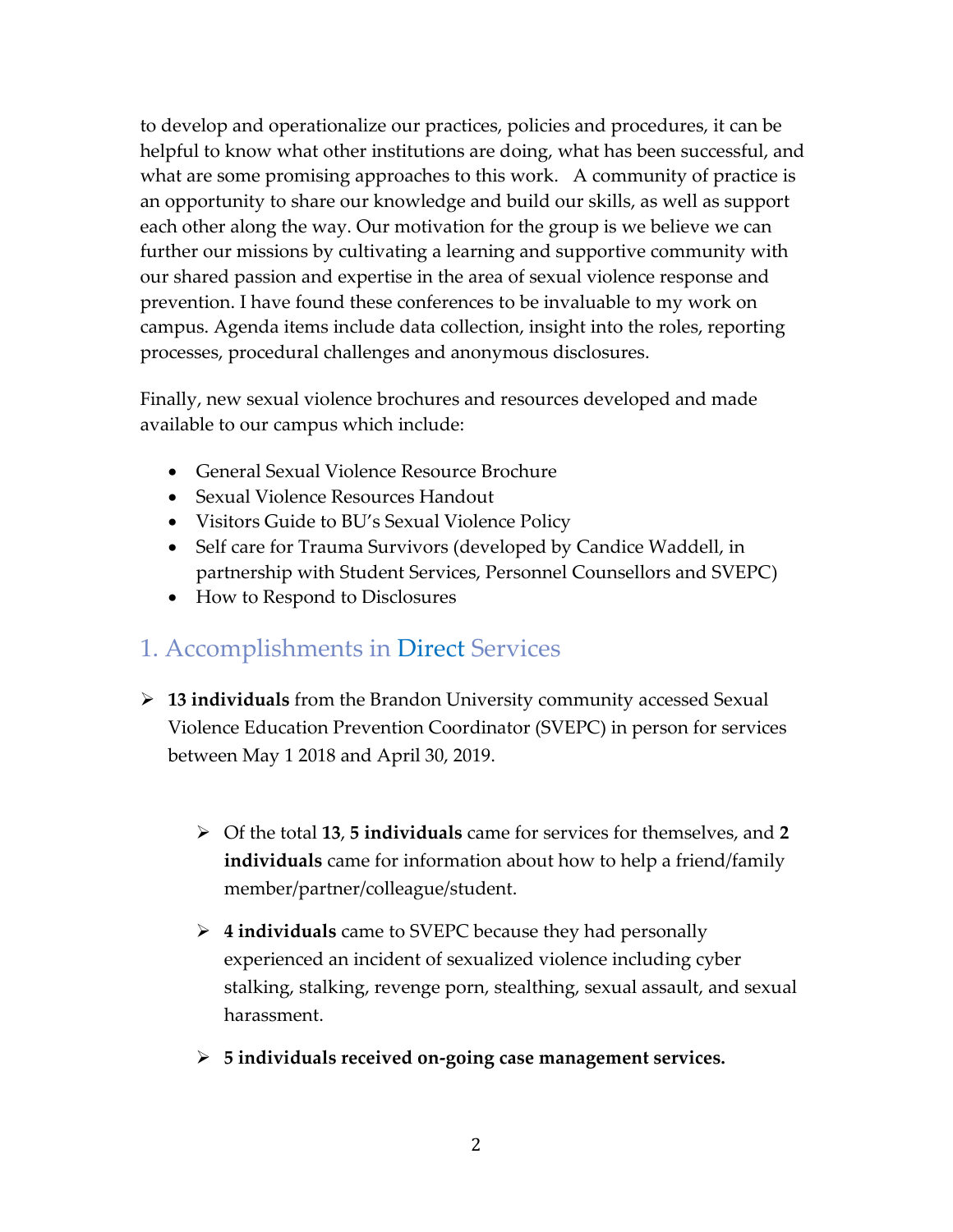- Of these **13** individuals, **2** requested accompaniment to law enforcement, and other criminal justice appointments.
- **4 individuals** came to SVEPC because they had been sexually assaulted within the past year.
- **2 individual** came to SVEPC because they had/or were currently experiencing sexual harassment.
- **1 individuals** came to SVEPC because they had experienced childhood sexual abuse.
- **17 individuals** came to (or called/emailed) SVEPC for other reasons, including referral, information about other resources on and off campus, information about sexual assault/harassment and prevention for research or academic projects. Follow up was provided to individuals, where appropriate on a case-by-case basis.

### 2. Education/Prevention

SVEPC provided **21 presentations** to various groups on campus, including student leaders, student athletes and coaching staff, students living in Residence, Residence Assistants, Student Leaders, classes in the Science, Health Studies and Arts Departments, Mini University counsellors, Sexual Assault Advisory Group. In total, approximately **234 individuals** learned about SVEPC's services, sexual assault and harassment, strategies for prevention and pro-social bystander intervention.

Two sexual violence awareness campaigns launched this year; the first was the #IBelieveYou campaign. With a combination of social media, a live selfie booth, and joined by local radio stations to launch this message: when survivors of sexual assault disclose… believe them. The research shows that once survivors hear this, they are more likely to come forward. Campaigns like this that aim to increase public support for survivors show a marked increase in sexual assault reporting, making our community safer for everyone. Historically, survivors have been afraid to disclose for fear of not being believed or blamed.